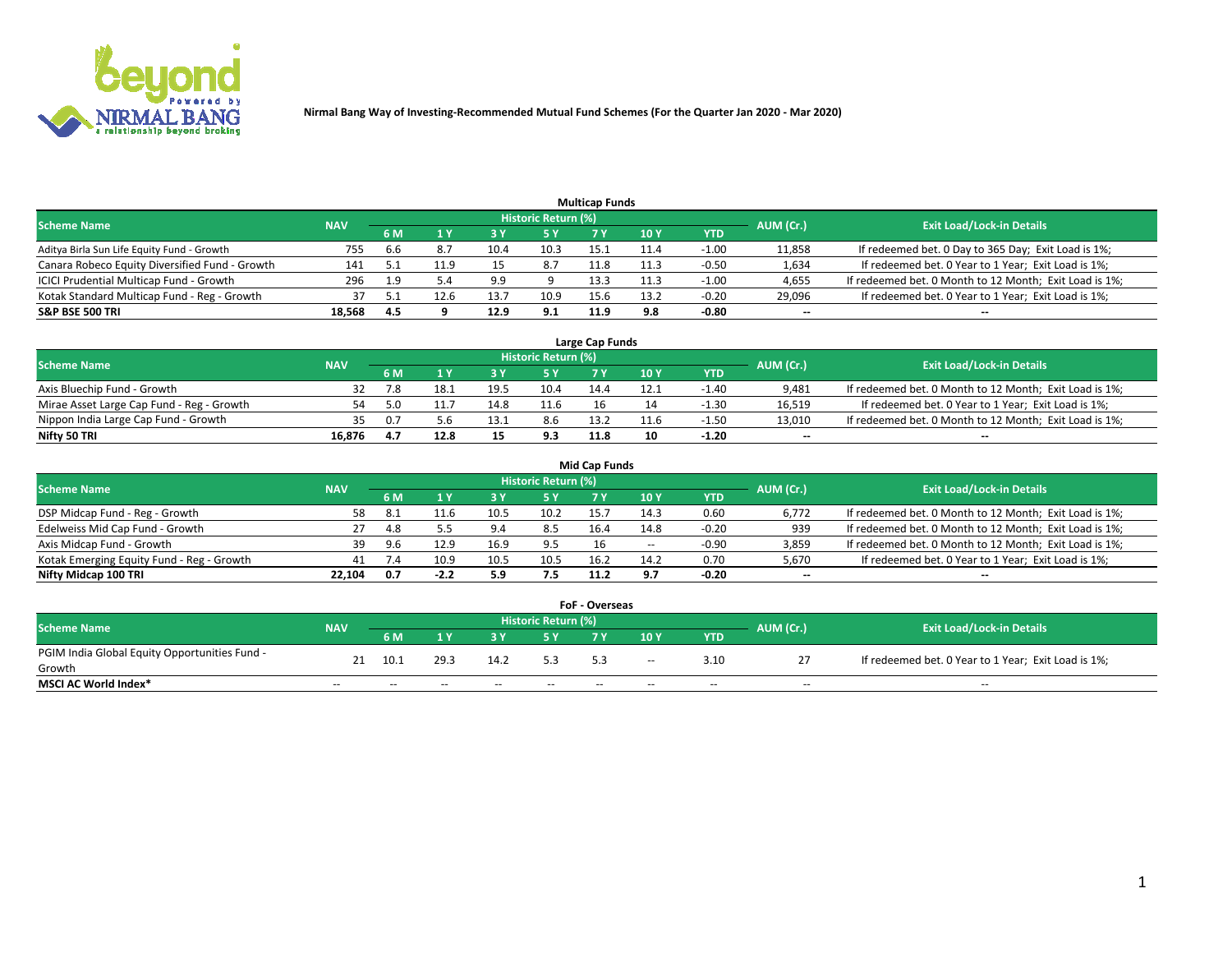

| Large & Midcap<br>Historic Return (%)            |            |      |     |      |      |      |      |         |                          |                                                     |  |  |  |  |
|--------------------------------------------------|------------|------|-----|------|------|------|------|---------|--------------------------|-----------------------------------------------------|--|--|--|--|
| <b>Scheme Name</b>                               | <b>NAV</b> |      |     |      |      |      |      |         | AUM (Cr.)                | <b>Exit Load/Lock-in Details</b>                    |  |  |  |  |
|                                                  |            | 6 M  |     |      | 5 Y  |      | 10Y  | YTD.    |                          |                                                     |  |  |  |  |
| Canara Robeco Emerging Equities - Growth         | 96         | -4.9 | 8.9 | 13.1 | 11.5 | 19.3 |      | $-0.40$ | 5,339                    | If redeemed bet. 0 Year to 1 Year; Exit Load is 1%; |  |  |  |  |
| Invesco India Growth Opportunities Fund - Growth |            |      |     | 14.  | 10.5 | 14.6 | 12.2 | $-0.70$ | 2,239                    | If redeemed bet. 0 Year to 1 Year; Exit Load is 1%; |  |  |  |  |
| Principal Emerging Bluechip Fund - Growth        | 108        | 6.b  | 7.9 | 11.3 | 10.7 | 17.6 | 14.1 | $-0.20$ | 2,120                    | If redeemed bet. 0 Year to 1 Year; Exit Load is 1%; |  |  |  |  |
| NIFTY Large Midcap 250 TRI                       | 7.373      |      | 6.4 | 12.2 | 9.7  | 13.2 | 10.8 | $-0.60$ | $\overline{\phantom{a}}$ | $- -$                                               |  |  |  |  |

| <b>Focused Funds</b>             |            |             |      |      |                     |      |       |         |           |                                                        |  |  |  |
|----------------------------------|------------|-------------|------|------|---------------------|------|-------|---------|-----------|--------------------------------------------------------|--|--|--|
| <b>Scheme Name</b>               | <b>NAV</b> |             |      |      | Historic Return (%) |      |       |         | AUM (Cr.) | <b>Exit Load/Lock-in Details</b>                       |  |  |  |
|                                  |            | <b>6 M</b>  |      |      |                     |      | 10 Y  | YTD     |           |                                                        |  |  |  |
| Axis Focused 25 Fund - Growth    |            | $Q \Lambda$ |      | 18.5 | 12.6                | 14.5 | $- -$ | $-0.90$ | 8.891     | If redeemed bet. 0 Month to 12 Month; Exit Load is 1%; |  |  |  |
| SBI Focused Equity Fund - Growth | 152        |             | 16.8 |      |                     | 13.6 | 16.3  | $-0.90$ | 6.924     | If redeemed bet. 0 Year to 1 Year; Exit Load is 1%;    |  |  |  |
| <b>S&amp;P BSE 500 TRI</b>       | 18.568     | 4.5         |      | 12.9 | 9.1                 | 11.9 | 9.8   | $-0.80$ | $\sim$    | $- -$                                                  |  |  |  |

| <b>Small Cap Funds</b>                         |            |        |        |                     |      |               |        |      |           |                                                     |  |  |  |  |
|------------------------------------------------|------------|--------|--------|---------------------|------|---------------|--------|------|-----------|-----------------------------------------------------|--|--|--|--|
| <b>Scheme Name</b>                             | <b>NAV</b> |        |        | Historic Return (%) |      |               |        |      | AUM (Cr.) | <b>Exit Load/Lock-in Details</b>                    |  |  |  |  |
|                                                |            | 6 M    |        | 3Y                  | 5 Y  | 7 Y           | 10Y    | YTD  |           |                                                     |  |  |  |  |
| Franklin India Smaller Companies Fund - Growth | 50         | $-3.4$ |        |                     | 6.3  | 16.3          | 14.2   | 0.40 | 6,953     | If redeemed bet. 0 Year to 1 Year; Exit Load is 1%; |  |  |  |  |
| HDFC Small Cap Fund - Growth                   | 39         | $-5.9$ | -8.6   | 9.4                 | 8.7  | 13.4          | 11.2   | 0.70 | 9,233     | If redeemed bet. 0 Year to 1 Year; Exit Load is 1%; |  |  |  |  |
| L&T Emerging Businesses Fund - Reg - Growth    | 23         | -1.3   | -6.5   | 8.5                 | 10.2 | $\sim$ $\sim$ | $\sim$ | 0.50 | 5,941     | If redeemed bet. 0 Year to 1 Year; Exit Load is 1%; |  |  |  |  |
| SBI Small Cap Fund - Growth                    | 54         | 6.4    | 7.6    | 14                  | 13.3 | 22.5          | 17.3   | 0.30 | 3,156     | If redeemed bet. 0 Year to 1 Year; Exit Load is 1%; |  |  |  |  |
| Nifty Smallcap 100 TRI                         | 7.224      | $-2.0$ | $-7.1$ | -0.3                | 3.3  |               | 6.2    | 0.80 | $\sim$    | $- -$                                               |  |  |  |  |

## **ELSS Schemes (Tax Saving u/s 80-C)**

| <b>Scheme Name</b>                           | <b>NAV</b> |     |      | <b>Historic Return (%)</b> |           |       |      |         | AUM (Cr.) | <b>Exit Load/Lock-in Details</b> |
|----------------------------------------------|------------|-----|------|----------------------------|-----------|-------|------|---------|-----------|----------------------------------|
|                                              |            | 6 M | 1 Y  | <b>3 Y</b>                 | <b>5Y</b> | 7 Y   | 10Y  | YTD     |           |                                  |
| Aditya Birla Sun Life Tax Relief 96 - Growth | 32         | 5.9 |      | 11.8                       | 9.6       |       |      | $-0.80$ | 9,998     | Nil                              |
| Axis Long Term Equity Fund - Growth          | 49         | 8.1 |      |                            |           | 18.3  | 17.2 | $-0.90$ | 21,160    | Nil                              |
| Canara Robeco Equity Tax Saver Fund - Growth | 68         |     |      | 13.6                       | 8.4       | 12.2  | 11.8 | $-1.10$ | 1,005     | Nil                              |
| Invesco India Tax Plan - Growth              | 53         |     | 8.b  | 12.6                       | 9.6       |       | 13.1 | $-1.30$ | 988       | Nil                              |
| Mirae Asset Tax Saver Fund - Reg - Growth    | 19         |     |      | 17.2                       | $-$       | $- -$ | --   | $-0.70$ | 2,877     | Nil                              |
| S&P BSE 200 TRI                              | 6,018      | 4.8 | 10.1 | 13.7                       | 9.4       | 12.2  | 10.1 | $-1.00$ | $-$       | $- -$                            |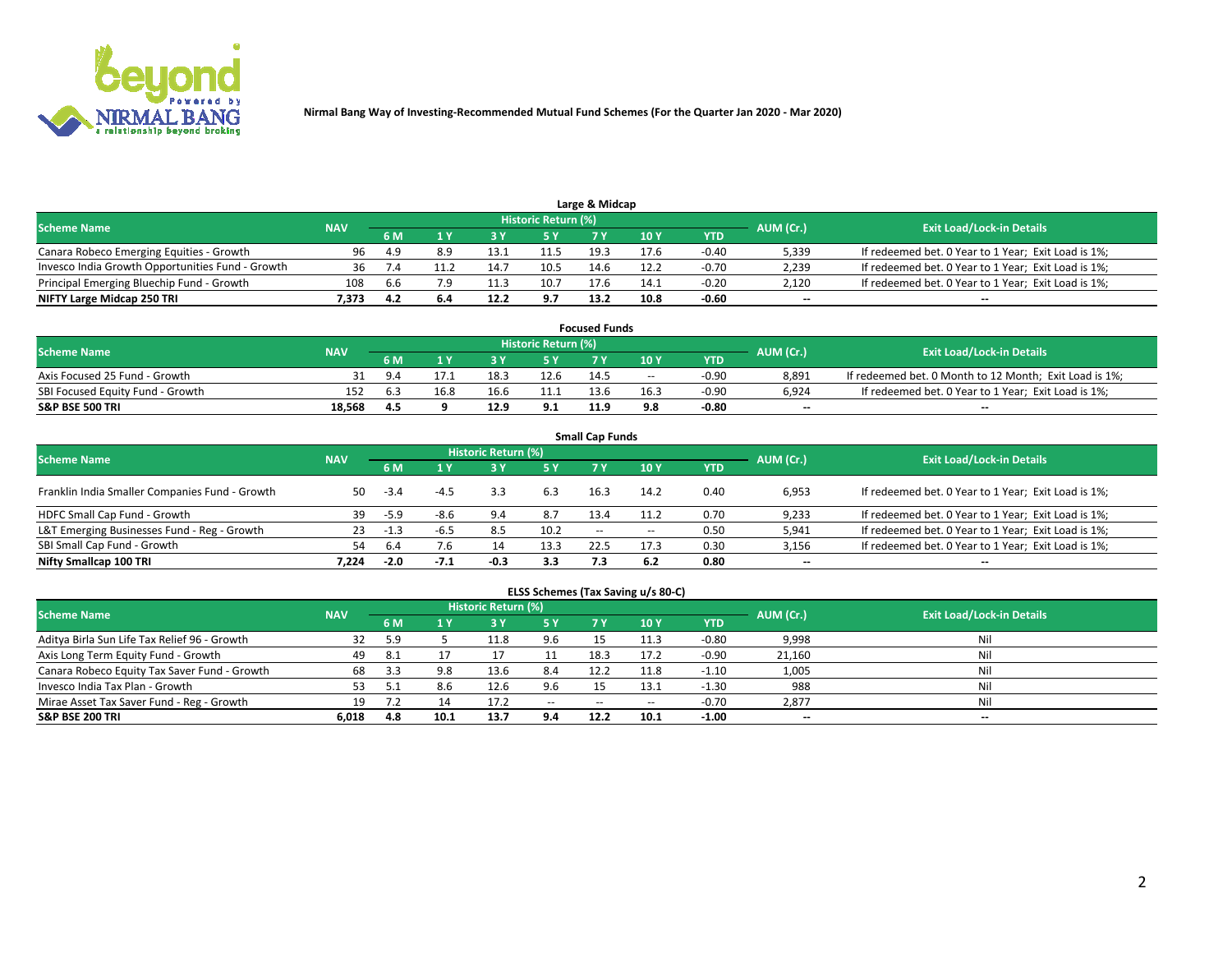

|                                           |            |      |      | Historic Return (%) |      | <b>Contra/Value Fund</b> |      |         |           |                                                     |
|-------------------------------------------|------------|------|------|---------------------|------|--------------------------|------|---------|-----------|-----------------------------------------------------|
| <b>Scheme Name</b>                        | <b>NAV</b> | 6 M  |      |                     | 5 Y  | 7 V                      | 10Y  | YTD     | AUM (Cr.) | <b>Exit Load/Lock-in Details</b>                    |
| Kotak India EQ Contra Fund - Reg - Growth |            |      | 10.7 | 14.7                | 9.6  | 12.7                     | 10.5 | $-0.30$ | 883       | If redeemed bet. 0 Year to 1 Year; Exit Load is 1%; |
| Invesco India Contra Fund - Growth        | 49         | -4.7 |      | 13.3                | 10.3 | 15.5                     | 12.2 | $-0.70$ | 4,596     | If redeemed bet. 0 Year to 1 Year; Exit Load is 1%; |
| UTI Value Opportunities Fund - Growth     | 64         | 6.8  | 9.9  |                     |      | 10.2                     | 10.1 | $-0.70$ | 4,542     | If redeemed bet. 0 Year to 1 Year; Exit Load is 1%; |
| Nippon India Value Fund - Growth          | 74         | 1.8  |      |                     | 7.8  | 11.6                     |      | $-1.10$ | 3,129     | If redeemed bet. 0 Year to 1 Year; Exit Load is 1%; |
| <b>S&amp;P BSE 500 TRI</b>                | 18.568     | 4.5  |      | 12.9                | 9.1  | 11.9                     | 9.8  | $-0.80$ | $\sim$    | $- -$                                               |

|                                                                           |            |      |      |                     |           | Sector/Thematic |                          |            |                          |                                                        |
|---------------------------------------------------------------------------|------------|------|------|---------------------|-----------|-----------------|--------------------------|------------|--------------------------|--------------------------------------------------------|
| <b>Scheme Name</b>                                                        | <b>NAV</b> |      |      | Historic Return (%) |           |                 |                          |            | AUM (Cr.)                | <b>Exit Load/Lock-in Details</b>                       |
|                                                                           |            | 6 M  | 1 Y  | 73 Y                | <b>5Y</b> | 7 Y             | 10Y                      | <b>YTD</b> |                          |                                                        |
| Canara Robeco Consumer Trends Fund - Reg -<br>Growth                      | 42         |      | 11.7 | 16.1                | 10.9      | 14.1            | 14.4                     | $-1.60$    | 374                      | If redeemed bet. 0 Year to 1 Year; Exit Load is 1%;    |
| Mirae Asset Great Consumer Fund - Growth                                  | 37         | 8.7  | 8.5  | 17.5                | 11.6      | 15.4            | $\overline{\phantom{a}}$ | $-1.00$    | 952                      | If redeemed bet. 0 Year to 1 Year; Exit Load is 1%;    |
| ICICI Prudential Technology Fund - Growth                                 | 58         | 1.8  | 3.2  | 14.3                | 7.9       | 16.7            | 15.5                     | 0.20       | 412                      | If redeemed bet. 0 Day to 15 Day; Exit Load is 1%;     |
| Nippon India Pharma Fund - Growth                                         | 151        | 9.4  |      | 4.2                 | 3.6       | 11.6            | 13.1                     | $-0.60$    | 2,434                    | If redeemed bet. 0 Year to 1 Year; Exit Load is 1%;    |
| BNP Paribas India Consumption Fund - Reg - Growth                         | 13         | 11.6 | 18.1 | $\sim$              | $- -$     | $- -$           | $- -$                    | $-0.30$    | 453                      | If redeemed bet. 0 Month to 12 Month; Exit Load is 1%; |
| ICICI Prudential Banking and Financial Services Fund -<br>Retail - Growth | 69         | 2.3  | 11.4 | 17                  | 12.9      | 16.6            | 16.7                     | $-1.40$    | 3,632                    | If redeemed bet. 0 Day to 15 Day; Exit Load is 1%;     |
| <b>S&amp;P BSE 500 TRI</b>                                                | 18.568     | 4.5  |      | 12.9                | 9.1       | 11.9            | 9.8                      | $-0.80$    | $\overline{\phantom{a}}$ | $\overline{\phantom{a}}$                               |

|                                                            |            |        |      |                            |        |       | <b>Dynamic Asset Allocation Funds</b> |            |           |                                                          |
|------------------------------------------------------------|------------|--------|------|----------------------------|--------|-------|---------------------------------------|------------|-----------|----------------------------------------------------------|
| <b>Scheme Name</b>                                         | <b>NAV</b> |        |      | <b>Historic Return (%)</b> |        |       |                                       |            | AUM (Cr.) | <b>Exit Load/Lock-in Details</b>                         |
|                                                            |            | 6 M    | 1 Y  | 73 Y                       | 5 Y    |       | 10Y                                   | <b>YTD</b> |           |                                                          |
| ICICI Prudential Balanced Advantage Fund - Reg -<br>Growth | 38         | 5.9    | 10.6 | 10.1                       | 9.1    | 11.7  | 11.9                                  | $-0.50$    | 28,383    | If redeemed bet. 0 Year to 1 Year; Exit Load is 1%;      |
| Invesco India Dynamic Equity Fund - Growth                 | 30         | 2.6    |      | 10                         | 7.9    | 11.7  | 10                                    | $-0.60$    | 893       | If redeemed bet. 0 Month to 3 Month; Exit Load is 0.25%; |
| Nippon India Balanced Advantage Fund - Growth              | 94         | 2.4    | 7.4  | 10.4                       | 7.9    | 10.9  | 10.1                                  | $-0.60$    | 2,612     | If redeemed bet. 0 Month to 12 Month; Exit Load is 1%;   |
| HDFC Balanced Advantage Fund - Growth                      | 199        | $-1.4$ | 4.9  | 11.7                       | 8.5    | 10.9  | 10.4                                  | $-1.50$    | 44,498    | If redeemed bet. 0 Year to 1 Year; Exit Load is 1%;      |
| SBI Dynamic Asset Allocation Fund - Reg - Growth           | 14         | 3.0    | 4.6  | 9.8                        | $\sim$ | $- -$ | $\overline{\phantom{a}}$              | $-1.10$    | 677       | If redeemed bet. 0 Month to 12 Month; Exit Load is 1%;   |
| NIFTY 50 Hybrid Composite Debt 65:35 Index                 | 10,491     | 4.4    | 12.4 | 12.2                       | 9.1    | 10.8  | 9.6                                   | $-0.70$    | --        | --                                                       |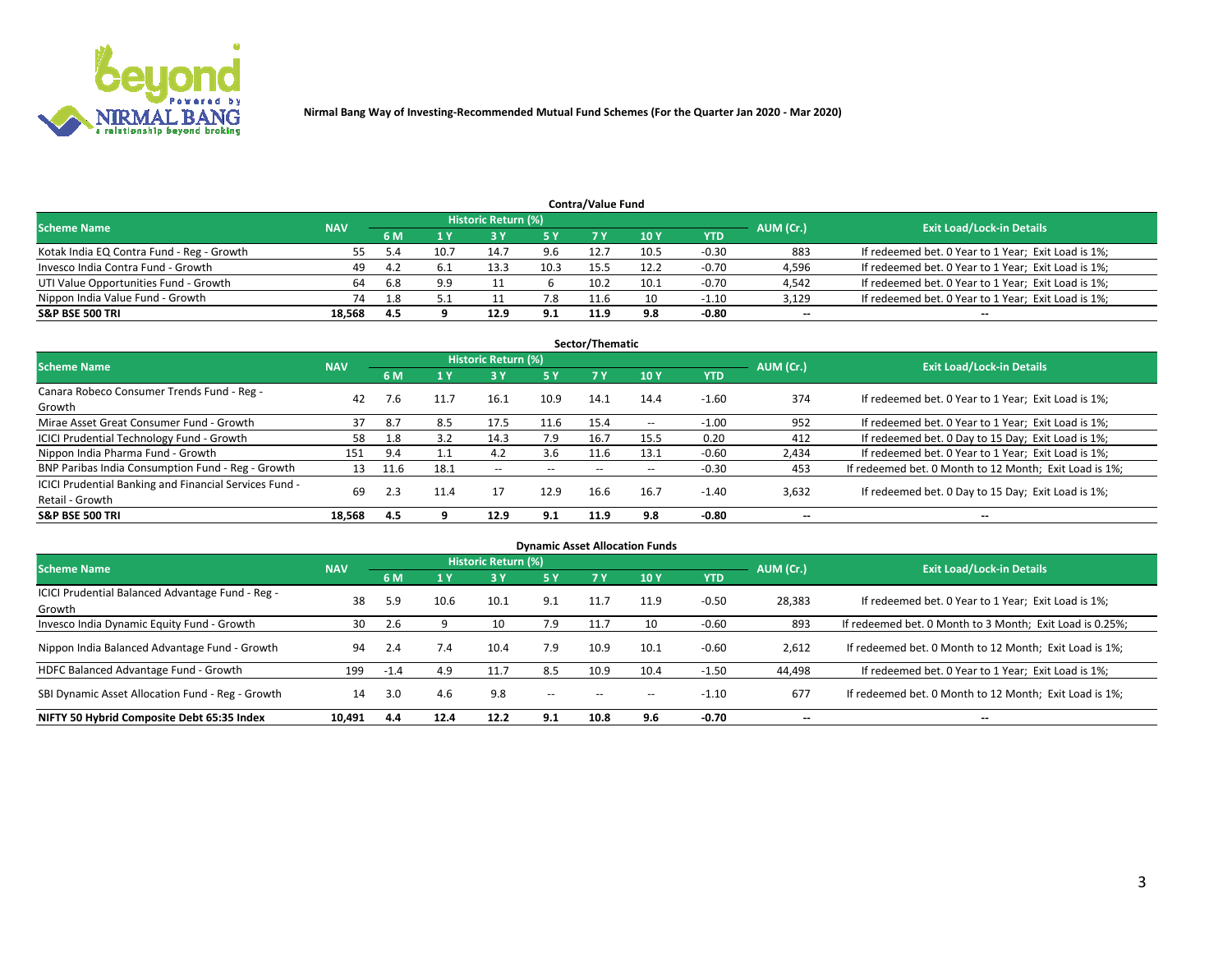

| <b>Hybrid Aggressive</b>                        |            |     |      |                            |        |                          |       |         |                          |                                                        |  |  |  |  |
|-------------------------------------------------|------------|-----|------|----------------------------|--------|--------------------------|-------|---------|--------------------------|--------------------------------------------------------|--|--|--|--|
| <b>Scheme Name</b>                              | <b>NAV</b> |     |      | <b>Historic Return (%)</b> |        |                          |       |         | AUM (Cr.)                | <b>Exit Load/Lock-in Details</b>                       |  |  |  |  |
|                                                 |            | 6 M |      |                            |        |                          | 10Y   | YTD     |                          |                                                        |  |  |  |  |
| ICICI Prudential Equity & Debt Fund - Growth    | 139        |     | 8.3  | 9.4                        |        | 13.6                     | 13.2  | $-0.80$ | 23,501                   | If redeemed bet. 0 Year to 1 Year; Exit Load is 1%;    |  |  |  |  |
| Mirae Asset Hybrid - Equity Fund - Reg - Growth | 16         | 4.b | 11.4 | 12.4                       | $\sim$ | $\overline{\phantom{a}}$ | $- -$ | $-0.80$ | 3,005                    | If redeemed bet. 0 Year to 1 Year; Exit Load is 1%;    |  |  |  |  |
| SBI Equity Hybrid Fund - Growth                 | 145        |     | 13.7 | 12.                        | 9.8    |                          | 11.F  | $-0.60$ | 31,620                   | If redeemed bet. 0 Month to 12 Month; Exit Load is 1%; |  |  |  |  |
| Canara Robeco Equity Hybrid Fund - Growth       | 168        |     | 11.5 | 11.5                       |        | 12.8                     |       | $-0.30$ | 2,824                    | If redeemed bet. 0 Year to 1 Year; Exit Load is 1%;    |  |  |  |  |
| NIFTY 50 Hybrid Composite Debt 65:35 Index      | 10,491     | 4.4 | 12.4 | 12.2                       | 9.1    | 10.8                     | 9.6   | $-0.70$ | $\overline{\phantom{a}}$ | $- -$                                                  |  |  |  |  |

|                                            |            |      |     |                            |     | <b>Arbitrage Fund</b> |       |           |                                                          |
|--------------------------------------------|------------|------|-----|----------------------------|-----|-----------------------|-------|-----------|----------------------------------------------------------|
| Scheme Name                                | <b>NAV</b> |      |     | <b>Historic Return (%)</b> |     |                       |       | AUM (Cr.) | <b>Exit Load/Lock-in Details</b>                         |
|                                            |            | 1 M  | ያ M | 6 M                        |     |                       | YTD   |           |                                                          |
| IDFC Arbitrage Fund - Reg - Growth         | 24         |      |     |                            | 6.3 |                       | 10.30 | 11,895    | If redeemed bet. 0 Month to 1 Month; Exit Load is 0.25%; |
| Kotak Equity Arbitrage Fund - Reg - Growth | 28         | -4.3 |     |                            | 6.2 |                       | 9.60  | 17,363    | If redeemed bet. 0 Day to 30 Day; Exit Load is 0.25%;    |
| Nippon India Arbitrage Fund - Growth       | 20         | 4.4  |     |                            | 6.3 | n.:                   | 10.30 | 10.224    | If redeemed bet. 0 Month to 1 Month; Exit Load is 0.25%; |

|                                          |            |     |     |                            |                          | <b>Equity Saver</b> |               |            |                          |                                                        |
|------------------------------------------|------------|-----|-----|----------------------------|--------------------------|---------------------|---------------|------------|--------------------------|--------------------------------------------------------|
| Scheme Name                              | <b>NAV</b> |     |     | <b>Historic Return (%)</b> |                          |                     |               |            | AUM (Cr.)                | <b>Exit Load/Lock-in Details</b>                       |
|                                          |            | 6 M |     |                            | 5 Y                      |                     | $\sqrt{10}$ Y | <b>YTD</b> |                          |                                                        |
| Axis Equity Saver Fund - Reg - Growth    |            | 3.8 |     | $\Omega$                   | $\sim$                   | $- -$               | $- -$         | $-0.30$    | 813                      | If redeemed bet. 0 Month to 12 Month; Exit Load is 1%; |
| Kotak Equity Savings Fund - Reg - Growth |            |     | 7.8 | 0.3                        | 7.6                      | $- -$               | $- -$         | $-0.30$    | 1,869                    | If redeemed bet. 0 Year to 1 Year; Exit Load is 1%;    |
| CRISIL Hybrid 50+50 - Moderate Index*    |            | $-$ | $-$ | $\overline{\phantom{a}}$   | $\overline{\phantom{a}}$ | $\sim$              | --            | $\sim$     | $\overline{\phantom{a}}$ | $- -$                                                  |

| <b>Liquid Funds</b>              |            |      |     |                            |      |        |            |                 |           |                                  |  |  |  |
|----------------------------------|------------|------|-----|----------------------------|------|--------|------------|-----------------|-----------|----------------------------------|--|--|--|
| Scheme Name                      | <b>NAV</b> |      |     | <b>Historic Return (%)</b> |      |        | <b>YTM</b> | Avg             | AUM (Cr.) | <b>Exit Load/Lock-in Details</b> |  |  |  |
|                                  |            | 1 W. | 2 W | 1 M                        | 3 M  | 71 Y   |            | <b>Maturity</b> |           |                                  |  |  |  |
| Axis Liquid Fund - Growth        | 2,166      | .4د  |     |                            | 5.3  | b.b    | 5.26       | 0.09            | 30,628    | *Ref Footnote                    |  |  |  |
| IDFC Cash Fund - Reg - Growth    | 2.362      |      |     |                            |      |        | 5.04       | 0.10            | 11,140    | *Ref Footnote                    |  |  |  |
| Kotak Liquid Fund - Reg - Growth | 3,952      |      |     |                            | ے. ر |        |            | 0.11            | 30,493    | *Ref Footnote                    |  |  |  |
| <b>CRISIL Liquid Fund Index</b>  | $\sim$     | 5.7  |     |                            | 5.7  | $\sim$ | $-$        | $\sim$          | $\sim$    | $\sim$                           |  |  |  |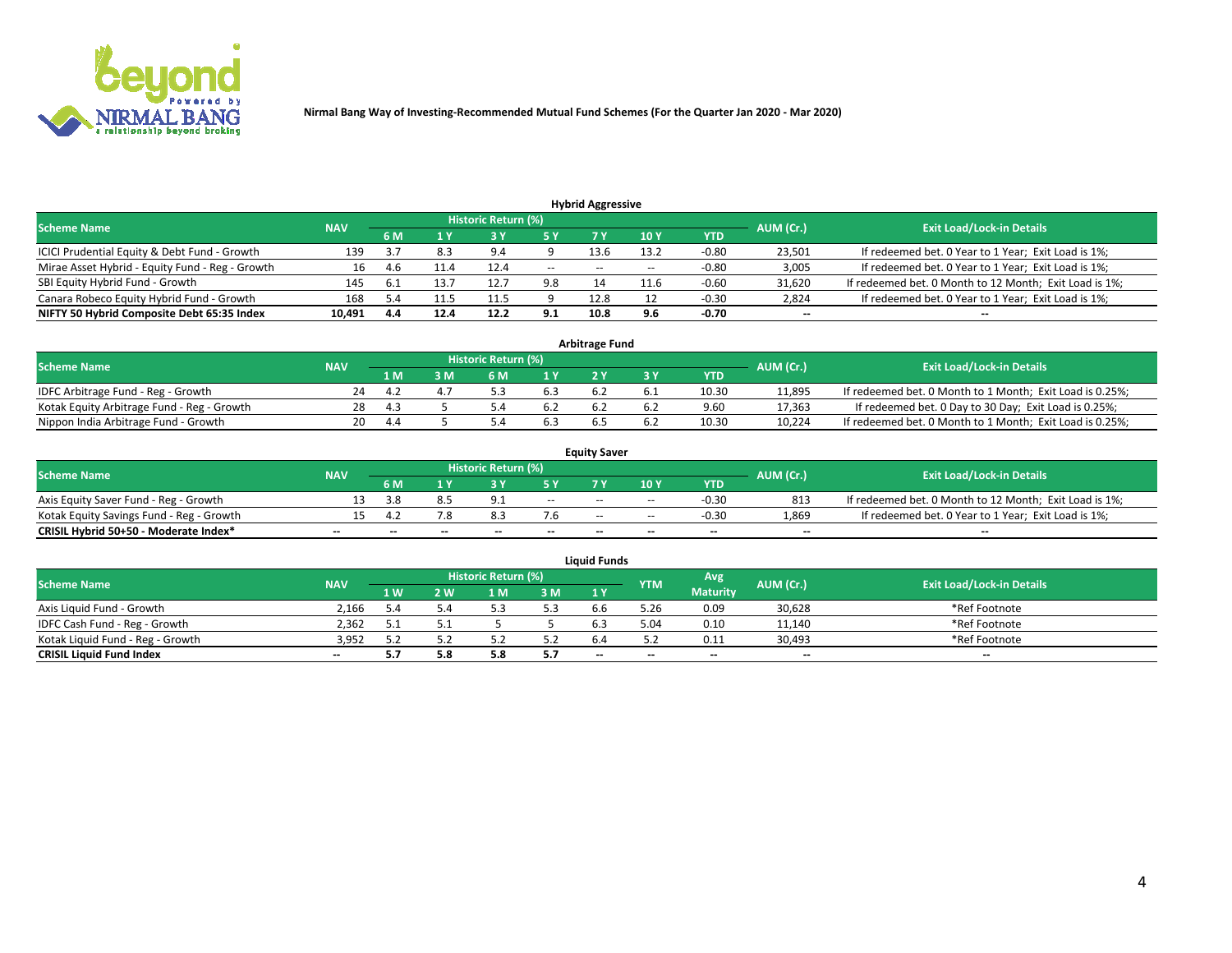

|                                               |            |      |     |                     |        | <b>Ultra Short Fund</b> |            |                 |           |                                  |
|-----------------------------------------------|------------|------|-----|---------------------|--------|-------------------------|------------|-----------------|-----------|----------------------------------|
| <b>Scheme Name</b>                            | <b>NAV</b> |      |     | Historic Return (%) |        |                         | <b>YTM</b> | Avg             | AUM (Cr.) | <b>Exit Load/Lock-in Details</b> |
|                                               |            | 1 M  | 3 M | 6 M                 | 1 Y    | <b>3 Y</b>              |            | <b>Maturity</b> |           |                                  |
| IDFC Ultra Short Term Fund - Reg - Growth     |            | b.1  |     |                     |        | $-$                     | ۔ 69. ذ    | 0.47            | 4,369     | Nil                              |
| Sundaram Ultra Short Term Fund - Reg - Growth |            | 44   |     |                     | $\sim$ | --                      | h          | 0.43            | 344       | Nil                              |
| L&T Ultra Short Term Fund - Growth            |            |      | ۰۵. | 6.9                 |        |                         | 5.35       | $-$             | 2.454     | Nil                              |
| <b>NIFTY Ultra Short Duration Debt Index</b>  | 4,004      | -6.2 | 6.6 |                     | 7.8    |                         | --         | $-$             | $\sim$    | $- -$                            |

| <b>Money Market Fund</b>                         |            |                                                        |     |     |     |    |      |                                  |        |        |  |  |  |
|--------------------------------------------------|------------|--------------------------------------------------------|-----|-----|-----|----|------|----------------------------------|--------|--------|--|--|--|
| <b>Scheme Name</b>                               | <b>NAV</b> | Historic Return (%)<br>'Avg<br>AUM (Cr.)<br><b>YTM</b> |     |     |     |    |      | <b>Exit Load/Lock-in Details</b> |        |        |  |  |  |
|                                                  |            | 1 M                                                    | 3 M | 6 M | 1 Y | 3Y |      | <b>Maturity</b>                  |        |        |  |  |  |
| Aditya Birla Sun Life Money Manager Fund - Reg - | 265        | 6.0                                                    |     |     |     |    | 5.53 | 0.36                             | 11,145 | Nil    |  |  |  |
| Growth                                           |            |                                                        |     |     |     |    |      |                                  |        |        |  |  |  |
| Franklin India Savings Fund - Growth             |            |                                                        | 6.4 | 7.8 | 8.4 |    | 5.52 | 0.38                             | 5,072  | Nil    |  |  |  |
| Nippon India Money Market Fund - Growth          | 2.992      |                                                        | 6.4 |     |     |    | 5.43 | 0.33                             | 3,739  | Nil    |  |  |  |
| <b>CRISIL Liquid Fund Index</b>                  | $- -$      | 5.8                                                    |     | 6.1 | $-$ | -- | --   | $\sim$                           | $\sim$ | $\sim$ |  |  |  |

| <b>Short Term Fund</b>                          |            |     |     |                     |     |            |            |                 |           |                                  |  |  |  |  |
|-------------------------------------------------|------------|-----|-----|---------------------|-----|------------|------------|-----------------|-----------|----------------------------------|--|--|--|--|
| <b>Scheme Name</b>                              | <b>NAV</b> |     |     | Historic Return (%) |     |            | <b>YTM</b> | Avg             | AUM (Cr.) | <b>Exit Load/Lock-in Details</b> |  |  |  |  |
|                                                 |            | 1 M | 3 M | 6 M                 | 1 Y | <b>3 Y</b> |            | <b>Maturity</b> |           |                                  |  |  |  |  |
| Axis Short Term Fund - Growth                   |            | 7.8 | 8.8 | 9.2                 | 9.8 |            | 6.54       | 2.40            | 3,674     | Nil                              |  |  |  |  |
| HDFC Short Term Debt Fund - Growth              | 22         | 9.0 | 9.4 | Q                   | 9.7 |            | 6.99       | $\sim$          | 10,519    | Nil                              |  |  |  |  |
| IDFC Bond Fund - Short Term Plan - Reg - Growth | 41         |     |     | a ၁                 | 9.8 |            | 6.51       | 2.12            | 11,356    | Nil                              |  |  |  |  |
| Kotak Bond Short Term Fund - Reg - Growth       |            | 7.8 | 7.9 | 8.5                 | 9.6 | 6.9        | 7.03       | 3.10            | 10,397    | Nil                              |  |  |  |  |
| L&T Short Term Bond Fund - Reg - Growth         | 19.        |     | 7.8 | 8.7                 | 9.4 |            | 6.35       | $- -$           | 4,866     | Nil                              |  |  |  |  |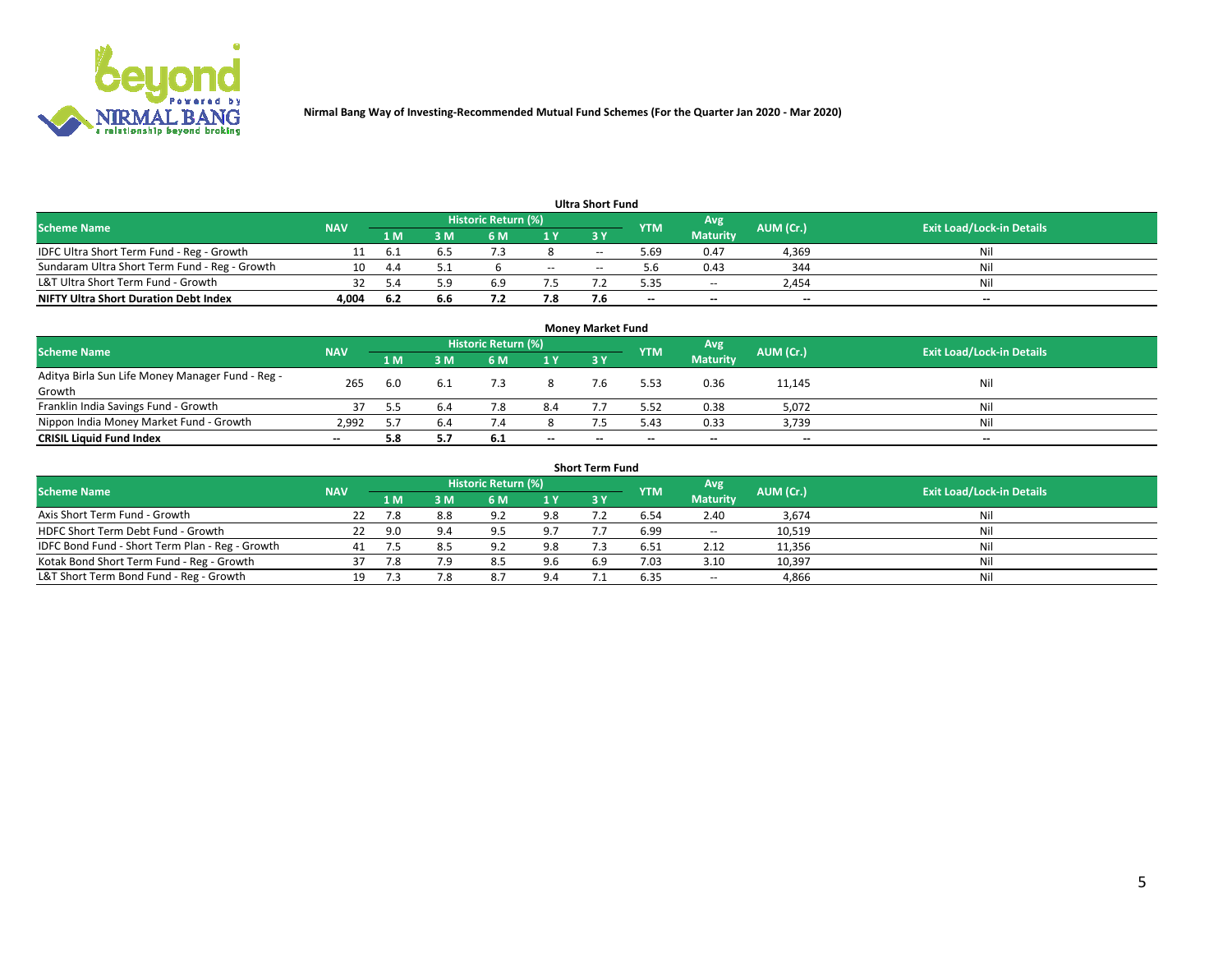

| <b>Low Duration Fund</b>                  |            |       |     |                            |     |    |            |                 |           |                                  |  |  |  |
|-------------------------------------------|------------|-------|-----|----------------------------|-----|----|------------|-----------------|-----------|----------------------------------|--|--|--|
| <b>Scheme Name</b>                        | <b>NAV</b> |       |     | <b>Historic Return (%)</b> |     |    | <b>YTM</b> | Avg             | AUM (Cr.) | <b>Exit Load/Lock-in Details</b> |  |  |  |
|                                           |            | 1 M'  | sм  |                            | 1 V | эv |            | <b>Maturity</b> |           |                                  |  |  |  |
| Axis Treasury Advantage Fund - Growth     | 2.224      | .b.b  |     | 8.4                        | 8.8 |    | 5.87       | 0.85            | 4,128     | Nil                              |  |  |  |
| Canara Robeco Savings Fund - Reg - Growth |            | - 6.1 |     |                            |     |    | 5.69       | $- -$           | 1.112     | Nil                              |  |  |  |
| IDFC Low Duration Fund - Reg - Growth     | 28         | − 6.∠ | 6.8 |                            | 8.4 |    | 5.81       | 0.90            | 5.204     | Nil                              |  |  |  |

| <b>Banking &amp; PSU Bond Funds</b>            |            |      |     |                     |      |           |            |                 |           |                                  |  |  |  |
|------------------------------------------------|------------|------|-----|---------------------|------|-----------|------------|-----------------|-----------|----------------------------------|--|--|--|
| <b>Scheme Name</b>                             | <b>NAV</b> |      |     | Historic Return (%) |      |           | <b>YTM</b> | Avg             | AUM (Cr.) | <b>Exit Load/Lock-in Details</b> |  |  |  |
|                                                |            | 1 M' | sм  | 6 M                 | 71 Y | <b>3Y</b> |            | <b>Maturity</b> |           |                                  |  |  |  |
| HDFC Banking and PSU Debt Fund - Reg - Growth  |            | 8.8  | 9.6 | 9.6                 | 10.2 |           | 7.18       | $\sim$ $\sim$   | 4,848     | Nil                              |  |  |  |
| Kotak Banking and PSU Debt Fund - Reg - Growth | 46         | -95  |     | 8.9                 |      |           | 6.97       | 3.88            | 3,553     | Nil                              |  |  |  |
| IDFC Banking & PSU Debt Fund - Reg - Growth    |            |      |     |                     | 11.5 |           | 6.67       | 3.02            | 12.187    | Nil                              |  |  |  |

| <b>Corporate Bond Funds</b>                         |            |                |     |                     |      |           |            |                 |           |                                                         |  |  |  |
|-----------------------------------------------------|------------|----------------|-----|---------------------|------|-----------|------------|-----------------|-----------|---------------------------------------------------------|--|--|--|
| <b>Scheme Name</b>                                  | <b>NAV</b> |                |     | Historic Return (%) |      |           | <b>YTM</b> | Avg             | AUM (Cr.) | <b>Exit Load/Lock-in Details</b>                        |  |  |  |
|                                                     |            | 1 <sub>M</sub> | : M | 6 M                 | 1 Y  | <b>3Y</b> |            | <b>Maturity</b> |           |                                                         |  |  |  |
| ICICI Prudential Corporate Bond Fund - Reg - Growth | 21         | -8.9           | 8.8 | 8.9                 | 9.9  |           | 6.8        | 2.58            | 11,096    | Nil                                                     |  |  |  |
| L&T Triple Ace Bond Fund - Reg - Growth             |            | 12.4           | 9.9 |                     | 13.1 | 6.3       | 7.51       | $\sim$          | 2,298     | If redeemed bet. 0 Month to 3 Month; Exit Load is 0.5%; |  |  |  |
| Kotak Corporate Bond Fund - Std - Growth            | 2.649      |                | 8.2 | ۹۰<br><u>.</u>      | 9.6  |           | 6.42       | 1.58            | 3,801     | Nil                                                     |  |  |  |

|                                            |            |       |      |                     |      | <b>Credit Risk Fund</b> |            |                 |           |                                                           |
|--------------------------------------------|------------|-------|------|---------------------|------|-------------------------|------------|-----------------|-----------|-----------------------------------------------------------|
| <b>Scheme Name</b>                         | <b>NAV</b> |       |      | Historic Return (%) |      |                         | <b>YTM</b> | Avg             | AUM (Cr.) | <b>Exit Load/Lock-in Details</b>                          |
|                                            |            | 1 M   | : M  | 6 M                 | '1 Y | 3 Y                     |            | <b>Maturity</b> |           |                                                           |
| ICICI Prudential Credit Risk Fund - Growth | 21         | 8.8   | 11.3 | 10.1                | 9.5  |                         | Q 7        | 2.15            | 11,707    | If redeemed bet. 0 Year to 1 Year; Exit Load is 1%;       |
| Kotak Credit Risk Fund - Reg - Growth      |            | - Q 7 | 10.1 | d.                  |      |                         | οq         | 2.68            | 4,979     | If redeemed bet. 0 Year to 1 Year; Exit Load is 1%;       |
|                                            |            |       |      |                     |      |                         |            |                 |           | If redeemed bet. 0 Month to 12 Month; Exit Load is 3%; If |
| SBI Credit Risk Fund - Growth              |            | 9.8   | 6.9  |                     | 6.6  |                         | 8.66       | $- -$           | 5,076     | redeemed bet. 12 Month to 24 Month; Exit Load is 1.5%; If |
|                                            |            |       |      |                     |      |                         |            |                 |           | redeemed bet. 24 Month to 36 Month; Exit Load is 0.75%;   |